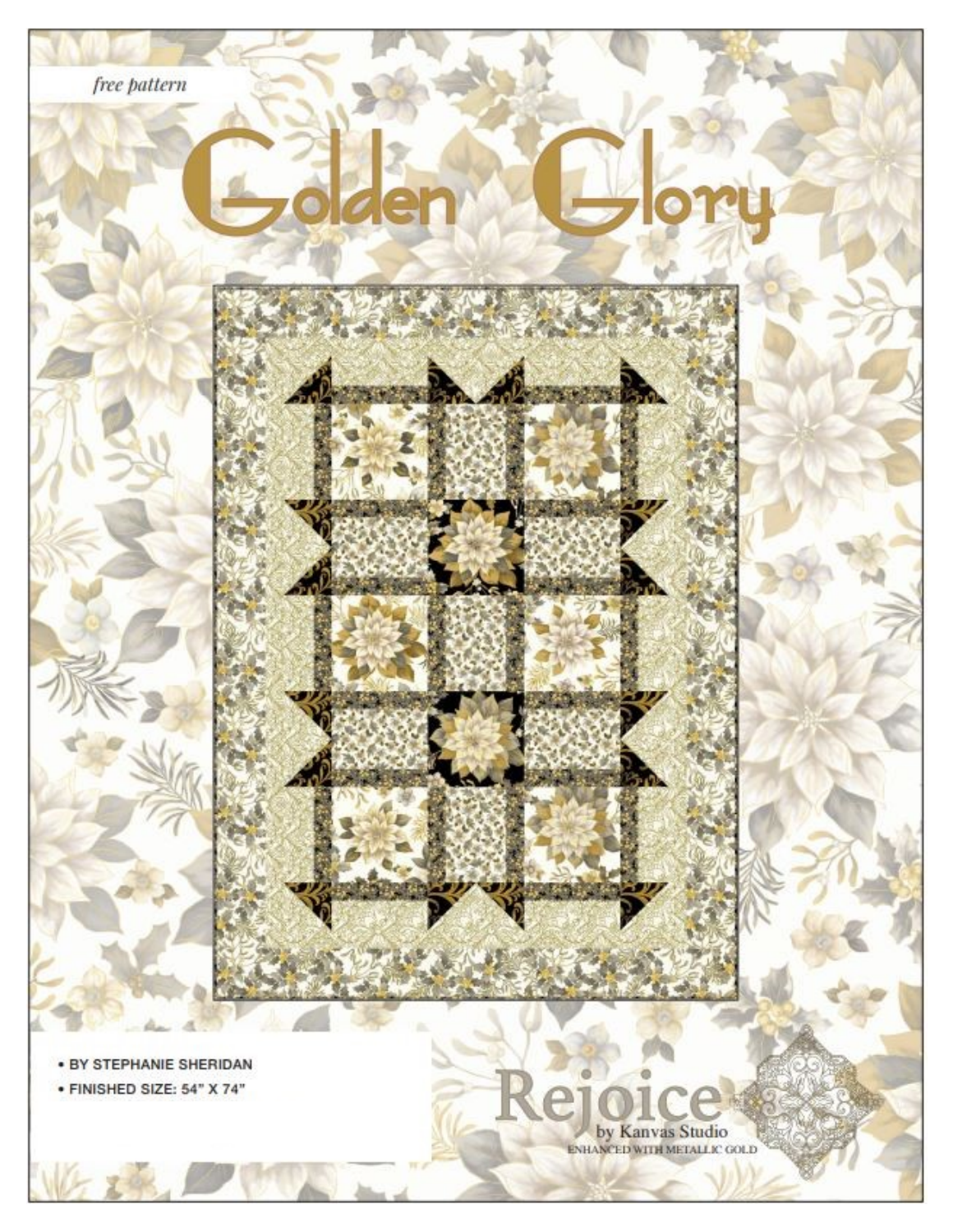| <b>CUTTING INSTRUCTIONS</b><br>WOF = Width of fabric   *Sew strips via short ends, then subcut as indicated in pattern |   |                                                                       |                 |                                                                                                                                                                         |  |   |                                                                    |                        |                                                                                                                      |
|------------------------------------------------------------------------------------------------------------------------|---|-----------------------------------------------------------------------|-----------------|-------------------------------------------------------------------------------------------------------------------------------------------------------------------------|--|---|--------------------------------------------------------------------|------------------------|----------------------------------------------------------------------------------------------------------------------|
|                                                                                                                        |   | <b>TREASURED</b><br><b>POINSETTA</b><br>7988M-07<br>Cream/Gold        | $3/4$ YD        | Fussy cut<br>$(6)$ 10-1/2" squares                                                                                                                                      |  |   | <b>OPULENT SMALL</b><br><b>FLOWERS</b><br>7991M-07<br>Cream/Gold   | 2/3<br><b>YD</b>       | $(3) 6 - 1/2" X WOF strips,$<br>subcut (7) 6-1/2" X 10-<br>1/2" rectangles                                           |
|                                                                                                                        |   | <b>TREASURED</b><br><b>POINSETTA</b><br>7988M-12<br><b>Black/Gold</b> | $3/8$ YD        | Fussy cut<br>$(2)$ 10-1/2" squares                                                                                                                                      |  |   | <b>HOLLY &amp; MISTLE-</b><br><b>TOE</b><br>7989M-07<br>Cream/Gold | YD                     | 1-1/8 (7) 5-1/2" X WOF strips *<br><b>BORDER</b>                                                                     |
|                                                                                                                        | C | <b>METALLIC FILA-</b><br><b>GREE</b><br>7994P-07<br>Cream/Gold        | $1 - 1/4$<br>YD | (2) 6" X WOF strips, sub-<br>cut (8) 6" squares<br>(3) 3-1/2" X WOF strips,<br>subcut (10) 3-1/2" X 10-<br>1/2" rectangles<br>(6) 2-1/2" X WOF strips,<br><b>BORDER</b> |  | G | <b>OPULENT BERRIES</b><br>7993M-12<br>Black/Gold                   | $1 - 1/8$<br><b>YD</b> | (8) 2-1/2" X WOF strips,<br>subcut (24) 2-1/2" X 10-<br>$1/2$ " strips<br>(7) 2-1/4" X WOF strips,<br><b>BINDING</b> |
|                                                                                                                        | D | <b>OPULENT</b><br><b>SCROLLS</b><br>7990M-12<br><b>Black/Gold</b>     | 3/8 YD          | (2) 6" X WOF strips, sub-<br>cut (8) 6" squares                                                                                                                         |  |   |                                                                    |                        |                                                                                                                      |

## **BLOCK ASSEMBLY:** *Refer to BLOCK DIAGRAMS*

- 1. BLOCK 1: Draw diagonal line on the wrong side of **C** 6" squares. Place (1) **C** 6" square right sides together with (1) **D** 6" square. Sew 1/4" on either side of diagonal line, then cut on drawn line. Press open and square to 5-1/2" to complete **BLOCK 1**. Make (16).
- 2. BLOCK 2: Sew (2) **BLOCK 1s** together as shown to create **BLOCK 2**. Square to 5-1/2" X 10-1/2", make (6).
- 3. BLOCK 3: Sew (1) **C** 3-1/2" X 10-1/2" rectangle and (1) **G** 2-1/2" X 10-1/2" strip together to create **BLOCK 3**. Square to 5-1/2" X 10- 1/2", make (10).
- 4. BLOCK 4: Sew (1) **G** 2-1/2" X 10-1/2" to each side of (1) **E** 6-1/2" X 10-1/2" rectangles to create **BLOCK 3**. Square to 10-1/2", make (7).

#### **BLOCK DIAGRAMS**



#### **QUILT ASSEMBLY:** *Refer to QUILT DIAGRAM for proper block placement and rotation.*

5. Sew blocks together into rows, then sew rows together. ROWS 1 & 7: BLOCK 1 - BLOCK 3 - BLOCK 2 - BLOCK 3 - BLOCK 1 ROWS 2, 4 & 6: BLOCK 3 - A 10-1/2" square - BLOCK 4 - A 10-1/2" square - BLOCK 3 ROWS 3 & 5: BLOCK 2 - BLOCK 4 - B 10-1/2" square - BLOCK 4 - BLOCK 2

#### **BORDER ASSEMBLY:** *Measure width and length of quilt top to ensure border cutting sizes. Below are our measurements*

- 6. Sew (1) **C** 2-1/2" X (60-1/2") strip to each side of quilt, then sew (1) **C** 2-1/2" X (44-1/2") strip to top and bottom of quilt.
- 7. Sew (1) **F** 5-1/2" X (64-1/2") strip to each side of quilt, then sew (1) **F** 5-1/2" X (54-1/2") strip to top and bottom of quilt.